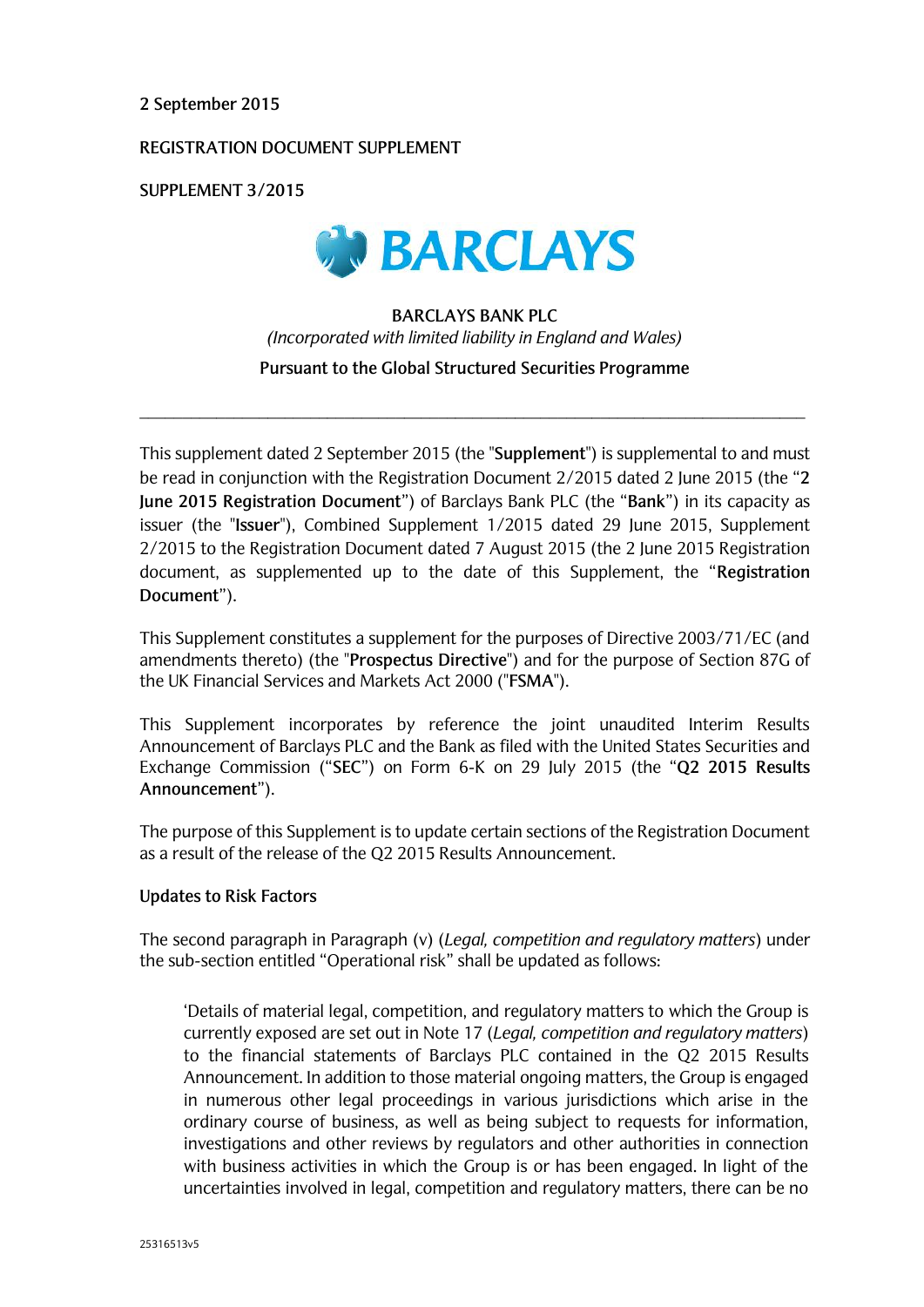assurance that the outcome of a particular matter or matters will not be material to the Group's results of operations or cash flow for a particular period, depending on, among other things, the amount of the loss resulting from the matter(s) and the amount of income otherwise reported for the period.'

### **Updates to Information Incorporated by Reference**

'**Q2 2015 Results Announcement Cross Reference List**

(i) The following shall be included in the list of documents incorporated by reference:

'the joint unaudited Interim Results Announcement of Barclays PLC and the Bank as filed with the SEC on Form 6-K on 29 July 2015 in respect of the six months ended 30 June 2015 (the "**Q2 2015 Results Announcement**").'

(i) Additionally, the following sections set out in the cross reference table below with regard to the Q2 2015 Results Announcement shall be incorporated by reference into the Registration Document. For the avoidance of doubt, information in the Q2 2015 which is not set out below is not incorporated by reference into the Registration Document.

| Exhibit 99.1 - Results of Barclays PLC Group as of, and for the six months<br>ended, 30 June 2015                                            | Pages 2 to 114 of<br>Exhibit 99.1 |
|----------------------------------------------------------------------------------------------------------------------------------------------|-----------------------------------|
| Performance Highlights                                                                                                                       | Pages 2 to 4                      |
| Group Finance Director's Review                                                                                                              | Pages 6 to 8                      |
| <b>Quarterly Results Summary</b>                                                                                                             | Pages 21 to 23                    |
| Quarterly Core Results by Business                                                                                                           | Pages 24 to 28                    |
| Performance Management                                                                                                                       | Pages 29 to 31                    |
| Returns and equity by business                                                                                                               | Pages 29 to 30                    |
| Margins and balances                                                                                                                         | Page 31                           |
| <b>Financial Statement Notes</b>                                                                                                             | Pages 55 to 88                    |
| Shareholder Information                                                                                                                      | Pages 89 to 90                    |
| Glossary                                                                                                                                     | Pages 91 to 114                   |
| Exhibit 99.2 - Unaudited consolidated summary financial statements of<br>Barclays Bank PLC as of, and for the six months ended, 30 June 2015 | Pages 1 to 9 of<br>Exhibit 99.2   |
| Condensed Consolidated Income Statement (Unaudited)                                                                                          | Page 2                            |
| Condensed Consolidated Statement of Comprehensive Income<br>(Unaudited)                                                                      | Page 3                            |
| Condensed Consolidated Balance Sheet (Unaudited)                                                                                             | Page 4                            |
| Condensed Consolidated Statement of Changes in Equity<br>(Unaudited)                                                                         | Page 5                            |
| Condensed Consolidated Cash Flow Statement (Unaudited)                                                                                       | Page 6                            |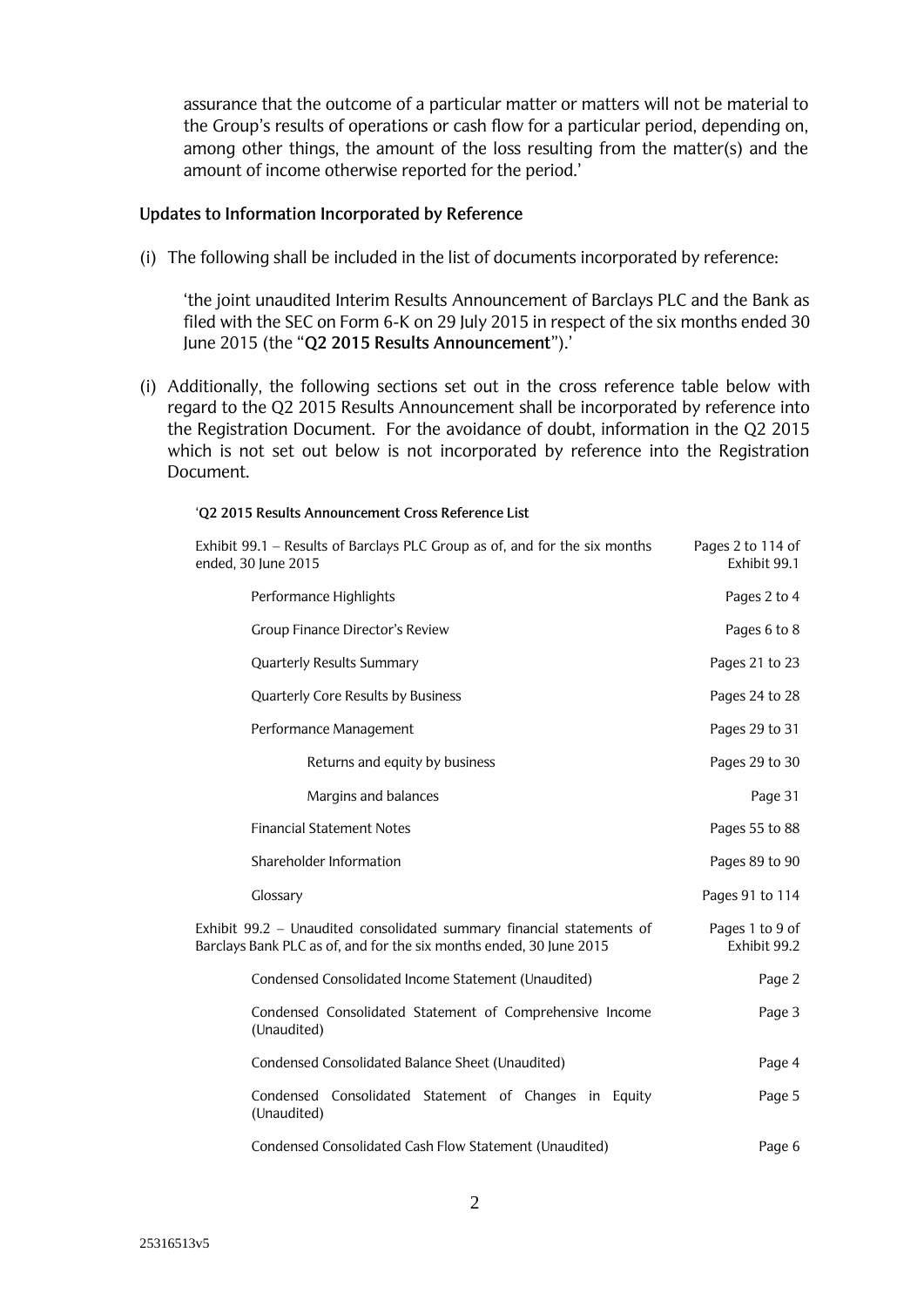| <b>Financial Statement Notes</b>                                                                                                                                                                   | Pages 7 to 8               |
|----------------------------------------------------------------------------------------------------------------------------------------------------------------------------------------------------|----------------------------|
| Shareholder Information                                                                                                                                                                            | Page 9                     |
| Exhibit 99.4 – A table setting out the issued share capital of Barclays Bank<br>PLC and its consolidated total shareholders' equity, indebtedness and<br>contingent liabilities as at 30 June 2015 | Page 1 of Exhibit<br>99.4' |

The information incorporated by reference, either expressly or implicitly, into the Q2 2015 Results Announcement do not form part of this Supplement and/or the Registration Document.

Information in the Q2 2015 Results Announcement which is not incorporated by reference into the Registration Document is either not relevant for the investor or is covered elsewhere in the Registration Document.

The Q2 2015 Results Announcement may be inspected, free of charge at the registered office of the Issuer; or at http://www.home.barclays/barclays-investor-relations/results-and-reports/results.html.

# **Updates to Forward-Looking Statements**

The section entitled "Forward-Looking Statements" shall be updated as follows:

'This Registration Document and certain documents incorporated by reference herein contain certain forward-looking statements within the meaning of Section 21E of the US Securities Exchange Act of 1934, as amended, and Section 27A of the US Securities Act of 1933, as amended, with respect to the Group. The Bank cautions readers that no forward-looking statement is a guarantee of future performance and that actual results or other financial condition or performance measures could differ materially from those contained in the forward-looking statements. These forward-looking statements can be identified by the fact that they do not relate only to historical or current facts. Forward-looking statements sometimes use words such as 'may', 'will', 'seek', 'continue', 'aim', 'anticipate', 'target', 'projected', 'expect', 'estimate', 'intend', 'plan', 'goal', 'believe', 'achieve' or other words of similar meaning. Examples of forward-looking statements include, among others, statements regarding the Group's future financial position, income growth, assets, impairment charges and provisions, business strategy, capital, leverage and other regulatory ratios, payment of dividends (including dividend pay-out ratios), projected levels of growth in the banking and financial markets, projected costs or savings, original and revised commitments and targets in connection with the Transform Programme and Group Strategy Update, run-down of assets and businesses within Barclays Non-Core, estimates of capital expenditures and plans and objectives for future operations, projected employee numbers and other statements that are not historical fact.

By their nature, forward-looking statements involve risk and uncertainty because they relate to future events and circumstances. These may be affected by changes in legislation, the development of standards and interpretations under IFRS, evolving practices with regard to the interpretation and application of accounting and regulatory standards, the outcome of current and future legal proceedings and regulatory investigations, future levels of conduct provisions, the policies and actions of governmental and regulatory authorities, geopolitical risks and the impact of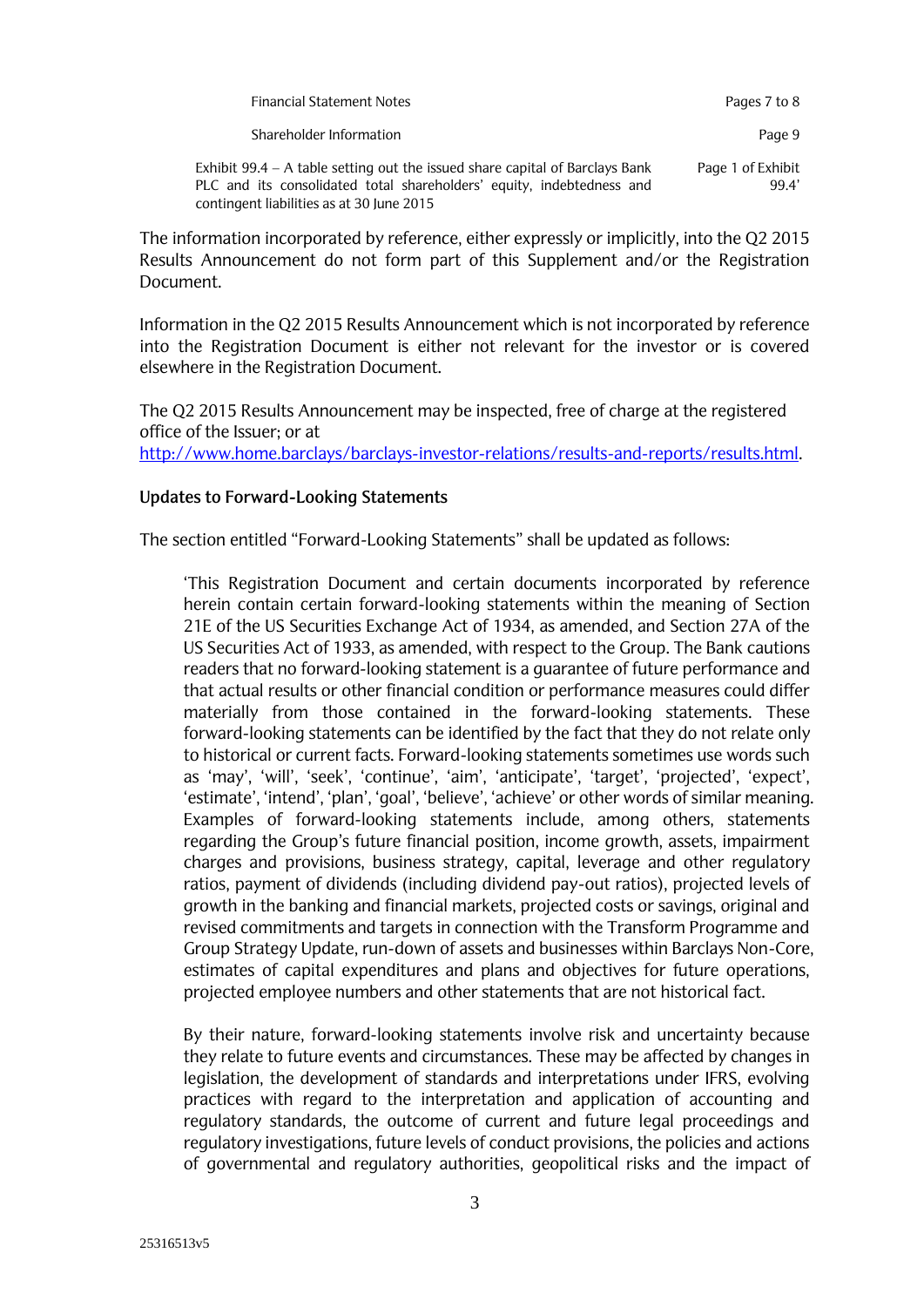competition. In addition, factors including (but not limited to) the following may have an effect: capital, leverage and other regulatory rules (including with regard to the future structure of the Group) applicable to past, current and future periods; UK, United States, Africa, Eurozone and global macroeconomic and business conditions; the effects of continued volatility in credit markets; market related risks such as changes in interest rates and foreign exchange rates; effects of changes in valuation of credit market exposures; changes in valuation of issued securities; volatility in capital markets; changes in credit ratings of any entities within the Group or any securities issued by such entities; the potential for one or more countries exiting the Eurozone; the implementation of the Transform Programme; and the success of future acquisitions, disposals and other strategic transactions. A number of these influences and factors are beyond the Group's control. As a result, the Group's actual future results, dividend payments, and capital and leverage ratios may differ materially from the plans, goals, and expectations set forth in the Group's forward-looking statements. Additional risks and factors which may impact the Group's future financial condition and performance are identified in the Group's filings with the US Securities and Exchange Commission (the SEC) (including in the Joint Annual Report (as defined in the Information Incorporated by Reference section above)) which are available on the SEC's website at http://www.sec.gov.

Subject to our obligations under the applicable laws and regulations of the United Kingdom and the United States in relation to disclosure and ongoing information, we undertake no obligation to update publicly or revise any forward looking statements, whether as a result of new information, future events or otherwise.'

#### **Updates to the Issuer and the Group**

(i) The financial information in the fourth paragraph of the section entitled "the Issuer and the Group" shall be updated as follows:

'Based on the Bank Group's audited financial information for the year ended 31 December 2014, the Bank Group had total assets of £1,358,693m (2013): £1,344,201m), total net loans and advances of £470,424m (2013: £474,059m), total deposits of £486,258m (2013: £ 487,647m), and total shareholders' equity of £66,045m (2013: £63,220m) (including non-controlling interests of £2,251m (2013: £2,211m)). The profit before tax from continuing operations of the Bank Group for the year ended 31 December 2014 was £2,309m (2013: £2,885m) after credit impairment charges and other provisions of £2,168m (2013: £3,071m). The financial information in this paragraph is extracted from the audited consolidated financial statements of the Bank for the year ended 31 December 2014.

Based on the Bank Group's unaudited financial information for the six months ended 30 June 2015, the Bank Group had total assets of £1,197,555m (30 June 2014: £1,315,492m), total net loans and advances of £475,826m (30 June 2014: £486,385m), total deposits of £494,423m (30 June 2014: £505,873m), and total shareholders' equity of £65,710m (30 June 2014: £65,119m) (including non-controlling interests of £2,153m (30 June 2014: £2,130m). The profit before tax from continuing operations of the Bank Group for the six months ended 30 June 2015 was £3,147m (30 June 2014: £2,504m) after credit impairment charges and other provisions of £973m (30 June 2014: £1,086m). The financial information in this